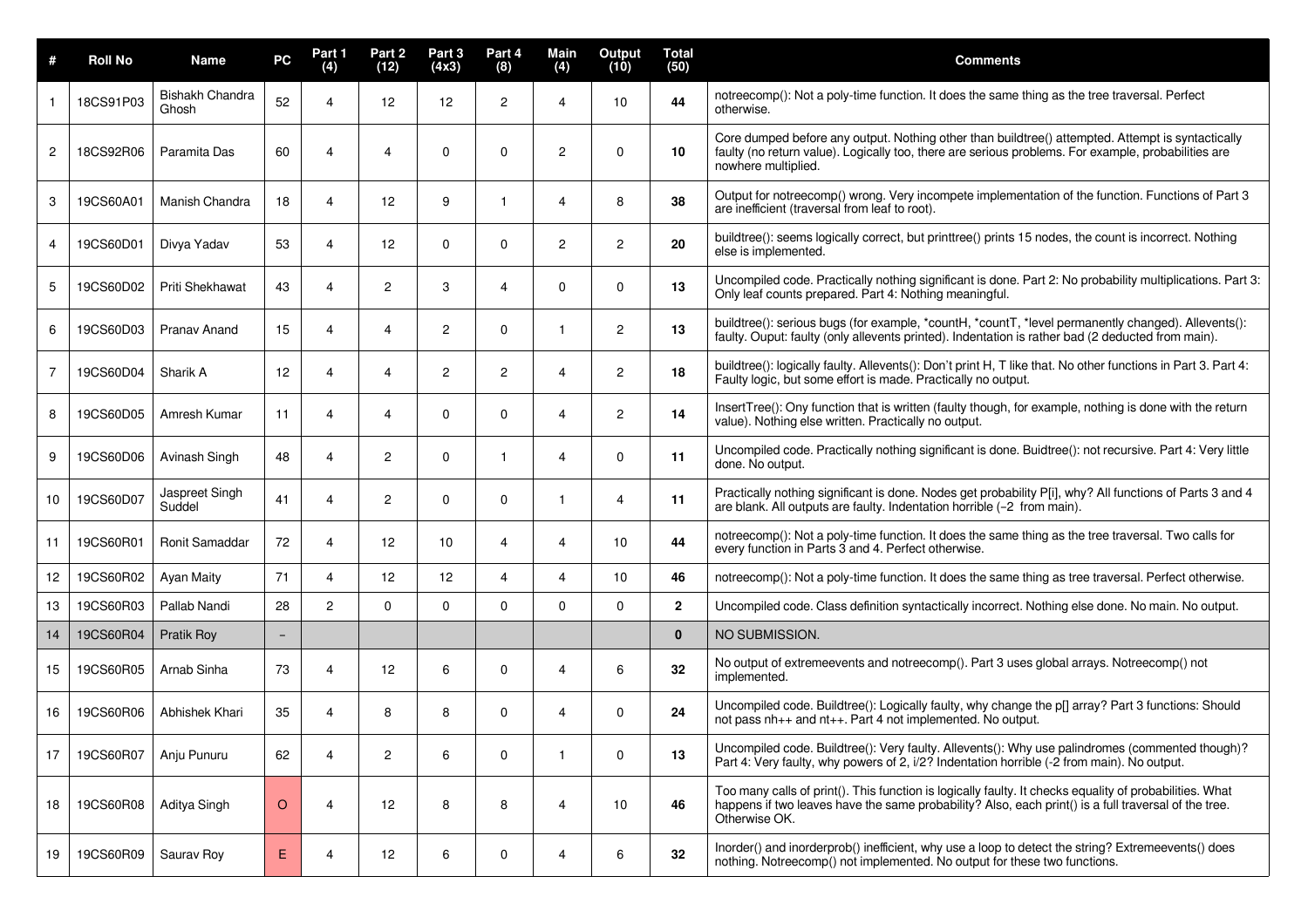| 20 | 19CS60R10 | Sourav Saha               | $\circ$ | 4 | 6              | 6              | 1              | 4              | 8              | 29 | A full binary tree is created in Part 2 and worked with in Part 3. This is not what you are asked to do.<br>What does check() in Part 4 do? No output of Part 4.                                                                                                                                            |
|----|-----------|---------------------------|---------|---|----------------|----------------|----------------|----------------|----------------|----|-------------------------------------------------------------------------------------------------------------------------------------------------------------------------------------------------------------------------------------------------------------------------------------------------------------|
| 21 | 19CS60R11 | Pratik Shalikrao<br>Patil | 17      | 4 | 12             | 12             | $\overline{2}$ | 4              | 10             | 44 | Notreecomp() can handle only special cases (good for n=5 in output). There are many other cases<br>like TTHTTHHHH.                                                                                                                                                                                          |
| 22 | 19CS60R12 | Anchal Singh              | 80      | 4 | 10             | 6              | $\mathbf 0$    | $\overline{2}$ | $\mathbf{2}$   | 24 | buidtree(): Conceptually fine, but use of countequal() is inefficient. Horrible use of local variables h<br>and t1 in all the functions of Part 3. Part 4 not implemented. Output very incorrect. Indentation not<br>good (-2 deducted from main).                                                          |
| 23 | 19CS60R13 | Kunal Devanand<br>Zodape  | E.      | 4 | 4              | 4              | $\mathbf 0$    | 4              | 4              | 20 | buildtree(): No effort on comparing H and T counts, no probability multiplication. Part 3: What is a<br>stack doing in each function, no tree traversal? Part 4: Stack again, why? You are asked not to use<br>any STL data types. All outputs are incorrect.                                               |
| 24 | 19CS60R14 | <b>Bipin Jaiswal</b>      | 21      | 4 | 8              | 4              | $\mathbf 0$    | 2              | 6              | 24 | Global variables and STL types used. Extremeevents() and notreecomp() not implemented. No<br>serious effort on indentation (-2 from main).                                                                                                                                                                  |
| 25 | 19CS60R15 | David Johnson<br>Ekka     | 69      | 4 | 12             | 6              | $\mathbf 0$    | $\mathbf{0}$   | $\mathbf 0$    | 22 | Uncompiled code. Class prob_tree uses global variables. Buidtree() conceptually correct.<br>Notreecomp() is not doing anything significant logically. No output.                                                                                                                                            |
| 26 | 19CS60R16 | Rajpratim Mitra           | 74      | 4 | 12             | 6              | $\mathbf 0$    | 4              | 4              | 30 | Succprob(): No return value (not complete). Extremeevents() and notreecomp() not implemented.<br>Output present and correct for allevents() only.                                                                                                                                                           |
| 27 | 19CS60R17 | Soumyadip<br>Majumdar     | 76      | 4 | 6              | 8              | $\mathbf 0$    | 3              | $\mathbf{2}$   | 23 | buildtree(): Full tree created (no check on H and T counts). Part 3 functions are reasonably okay, but<br>have bugs (like f, s are local). Part 4 function (commented) does not do anything significant. All<br>outputts are incorrect.                                                                     |
| 28 | 19CS60R18 | Megha Bansal              | 47      | 4 | 8              | $\overline{2}$ | $\mathbf 0$    | 4              | $\mathbf{1}$   | 19 | No meaningful output (sometines Seg Fault). Code is also very incomplete. Part 2 logically okayish.<br>Part 3 (printtree) is logically fine, but you are supposed to implement more.                                                                                                                        |
| 29 | 19CS60R19 | Shwetambari<br>Kumari     | 61      | 2 | $\overline{2}$ | 0              | $\mathbf 0$    | 0              | $\mathbf 0$    | 4  | Whatever is submitted is not a C code. Even the bintree data type has unnecessary fields. There is<br>no main. Statements appear outside all functions.                                                                                                                                                     |
| 30 | 19CS60R20 | Aditya Kishan<br>Lalwani  | 88      | 4 | 12             | 8              | $\mathbf 0$    | 4              | 8              | 36 | Part 4 output hangs. Global variables used in class Tree in Part 3. What is a queue doing in Part 4?                                                                                                                                                                                                        |
| 31 | 19CS60R21 | Shivam Kumar              | 31      | 4 | 12             | 10             | $\mathbf 0$    | 4              | 8              | 38 | Data type: Better do not give the name bst to a binary tree. Part 4 output incorrect (not implemented).<br>Part 3 functions do not follow the instructions of the assignment.                                                                                                                               |
| 32 | 19CS60R22 | Aditya Sharan             | 33      | 4 | $\overline{2}$ | $\mathbf{0}$   | $\mathbf{0}$   | 1              | $\mathbf{1}$   | 8  | No output. Practically nothing is done. Indentation poor (-2 from main).                                                                                                                                                                                                                                    |
| 33 | 19CS60R23 | Anupam Kumar<br>Gupta     | 19      | 4 | $\overline{c}$ | 4              | $\mathbf 0$    | 4              | $\mathbf 0$    | 14 | Buildtree() commented, so no compilation or output. Buildtree() is logically very incorrrect. All the<br>functions of Part 3 have serious bugs. The different versions of postorder take only a pointer to the<br>current node as the argument. How will it work? Notreecomp() not implemented.             |
| 34 | 19CS60R24 | Ashwini Rawat             | 58      | 4 | 4              | 4              | $\overline{c}$ | 2              | $\overline{c}$ | 18 | Part 4 implemented first, but deals with a simple case (cases like TTHTHH not covered). This may<br>be good for n=5. Parts 2 and 3 use essentially the same thing with additional tree-related calls. Quite<br>faulty. Segmentation fault after Part 4 printing. -2 deducted from main for bad indentation. |
| 35 | 19CS60R25 | Ishika Kakkar             | 40      | 4 | 12             | 12             | $\mathbf 2$    | 4              | 10             | 44 | notreecomp(): Not a poly-time function. It does the same thing as tree traversal. Perfect otherwise.                                                                                                                                                                                                        |
| 36 | 19CS60R26 | Taishi Roy                | 39      | 4 | 10             | 6              | 0              | 4              | 5              | 29 | Ouput full of errors. Buildtree(): okayish, but why are probabilities relocated in P[] (inefficient)? Part 3<br>functions use global variables. Also what is the parent of root? Part 4: Practically not done.                                                                                              |
| 37 | 19CS60R27 | Avani Goel                | 65      | 4 | 12             | 6              | $\overline{c}$ | 4              | 5              | 33 | Output incomplete (events not printed) and erroneous (Part 4). Global variables used in Part 3.<br>Notreecomp() handles only specific cases.                                                                                                                                                                |
| 38 | 19CS60R28 | Samir Milind<br>Ghui      | 13      | 4 | 12             | 10             | 0              | 4              | 8              | 38 | Part 3: Inefficient counting to find successful/unsuccessful termination. Part 4 not implemented.                                                                                                                                                                                                           |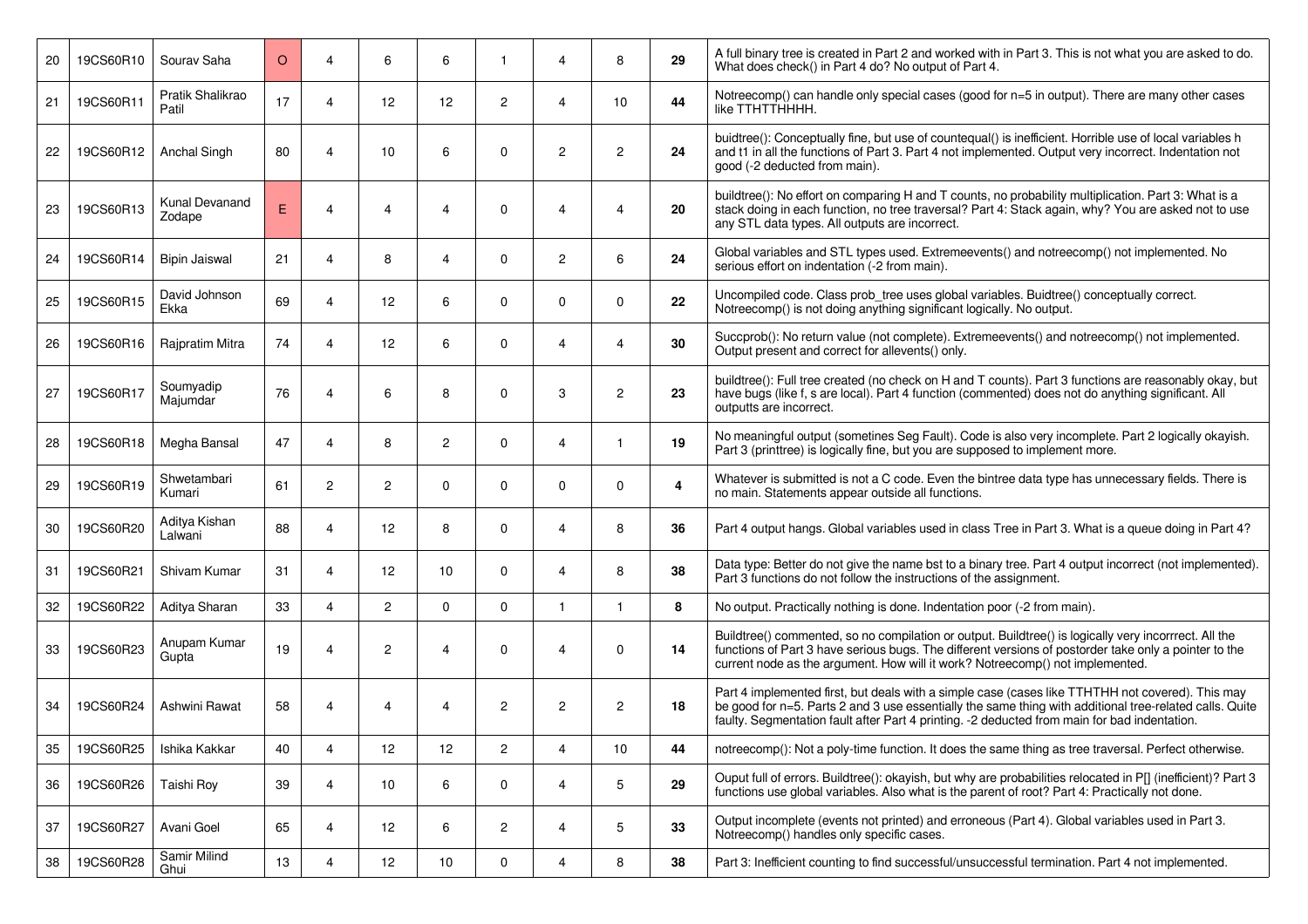| 39 | 19CS60R29 | Tridhara<br>Chakrabarti          | 32                       | $\overline{\mathbf{4}}$  | 12              | 6               | 0              | $\overline{c}$        | 6              | 30           | extremeevents() and notreecomp() missing. Inefficient copy of s1[] and s2[] in allevents(). Set<br>pointers to NULL (not 0). No effort on indentation (-2 deducted from main).                        |
|----|-----------|----------------------------------|--------------------------|--------------------------|-----------------|-----------------|----------------|-----------------------|----------------|--------------|-------------------------------------------------------------------------------------------------------------------------------------------------------------------------------------------------------|
| 40 | 19CS60R30 | Priya Sharma                     | 70                       | $\overline{4}$           | 12              | 12              | $\overline{2}$ | 4                     | 8              | 42           | Output of Part 4 faulty. Notreecomp essentially does the same thing as tree traversal (not poly-time).                                                                                                |
| 41 | 19CS60R31 | Shukrayani<br>Sanjay Redkar      | 63                       | $\boldsymbol{\varDelta}$ | 12              | 6               | 0              | 4                     | $\overline{7}$ | 33           | Output: Initial T missing in extreme events, no output of Part 4. Global variables used in Part 3.<br>strcpy inefficient in allevents. Notreecomp(): Practically nothing done.                        |
| 42 | 19CS60R32 | Nitesh Kumar<br>Gaur             | 22                       | $\boldsymbol{\Delta}$    | 10              | 6               | 0              | 4                     | 8              | 32           | No output of Part 4. Both Parts 2 and 3 use global variables. No effort is made on tree traversal. Why<br>is allevents() included in buildtree? Part 4: essentially nothing done.                     |
| 43 | 19CS60R33 | Shriti Raj                       | 68                       | $\overline{A}$           | $\overline{c}$  | 3               | 0              | 4                     | $\Omega$       | 13           | Uncompiled code. Parts 2 and 3 functions have serious logical bugs. Part 4 not implemented.                                                                                                           |
| 44 | 19CS60R34 | Diksha Kumari                    | $\overline{\phantom{a}}$ |                          |                 |                 |                |                       |                | $\mathbf{0}$ | NO SUBMISSION.                                                                                                                                                                                        |
| 45 | 19CS60R35 | Saptarshi<br>Chatterjee          | 27                       | $\overline{4}$           | 10              | 12 <sup>2</sup> | 0              | 4                     | 8              | 38           | buildtree(): Not a good idea to build a full tree, and then prune the unnecessary nodes.<br>Notreecomp(): Essentially nothing done, the printing is the output of Part 3.                             |
| 46 | 19CS60R36 | <b>Gaurav Bartwal</b>            | 26                       | $\boldsymbol{\Delta}$    | 10              | 12 <sup>2</sup> | $\overline{2}$ | 4                     | $\overline{7}$ | 39           | Output: Some problem in the output extremeevets(). Output of notreecomp() wrong. Only a special<br>case (like TTTHHH) is handled by notreecomp(). Okay otherwise.                                     |
| 47 | 19CS60R37 | Arshdeep Singh                   | 16                       | $\boldsymbol{\Delta}$    | 12              | 12              | $\overline{c}$ | 4                     | 8              | 42           | No output of Part 4. Not clear what notreecomp() is doing. Since two recursive calls are made, this<br>looks like traversing the entire tree (not doable in poly time).                               |
| 48 | 19CS60R38 | <b>Vivek Sharma</b>              | 56                       | $\boldsymbol{\Delta}$    | 12              | 12              | $\mathbf{2}$   | 4                     | 8              | 42           | Ouput of notreecomp() wrong. Why use linked lists in extremeevents()? Notreecomp() does the<br>same thing like tree traversal (not poly time).                                                        |
| 49 | 19CS60R39 | Anmol Yadav                      | 36                       | $\overline{4}$           | 10              | $\overline{7}$  | 0              | 4                     | 6              | 31           | Outputs missing for extremeevents() and notreecomp(). Why copy probability array in buildtree()<br>(inefficient)? Again too many copies in Part 3. Extremeevents() not complete. Part 4 not done.     |
| 50 | 19CS60R40 | Jay Gopilal<br>Bhutada           | 57                       | $\boldsymbol{\Delta}$    | 12              | 12              | 6              | 4                     | 8              | 46           | Output of Part 4 is generated by Part 3. Notreecomp() code: Good start.                                                                                                                               |
| 51 | 19CS60R41 | Hemlata Ramesh<br>Chandewar      | $\overline{?}$           | $\overline{4}$           | 6               | 2               | $\mathbf{1}$   | 4                     | 2              | 19           | Very faulty output (close to nothing). Ful tree created in Part 2. Only allevents() implemented in Part 3<br>(faulty). Notreecomp() code also has serious logical problems.                           |
| 52 | 19CS60R42 | Jayanta Sharma                   | 37                       | $\overline{4}$           | 12              | 6               | $\Omega$       | 4                     | 3              | 29           | Output very faulty and incomplete. Buildtree() code: Logically okay. Part 3 functions okayish, but no<br>printing effort. Part not implemented.                                                       |
| 53 | 19CS60R43 | Anju Sujith                      | E.                       | $\boldsymbol{\Delta}$    | 10              | 8               | 0              | 4                     | 8              | 34           | buildtree(): inefficient traversal at each node, depending only on probability (will fail if head probability<br>is 0.5 at some step). Same problem in all functions of Part 3. Part not implemented. |
| 54 | 19CS60R44 | Mohit Gupta                      | 90                       | 4                        | 6               | $\overline{c}$  | 0              | $\overline{c}$        | $\overline{c}$ | 16           | Garbled output of only allevents(). Full tree created in Part 2. Only allevents() implemented in Part 2<br>(faulty). Indentation is bad (-1 deducted from main).                                      |
| 55 | 19CS60R45 | Jyoti Sharma                     | 42                       | $\overline{4}$           | 12 <sup>2</sup> | 12              | $\overline{2}$ | 4                     | 10             | 44           | Part 3 functions may be made cleaner. Notreecomp(): Only special cases considered (good for n=5,<br>bt not in general).                                                                               |
| 56 | 19CS60R46 | Vindhyansh Mall                  |                          |                          |                 |                 |                |                       |                | $\mathbf{0}$ | NO SUBMISSION.                                                                                                                                                                                        |
| 57 | 19CS60R47 | Jhala<br>Divyarajsinh<br>Hanubha | E                        | $\overline{4}$           | 12              | 12              | $\mathbf{2}$   | $\boldsymbol{\Delta}$ | 10             | 44           | notreecomp(): Only special cases considered (good for n=5, but not in general).                                                                                                                       |
| 58 | 19CS60R48 | <b>Abhishek Shaw</b>             | 75                       | 4                        | 12 <sup>2</sup> | 10              | 0              | 4                     | $\overline{7}$ | 37           | Output: extremeevents() not fully correct, notreecomp() missing. Global variable used in<br>successprob(). Code of notreecomp(): Essentially nothing done.                                            |